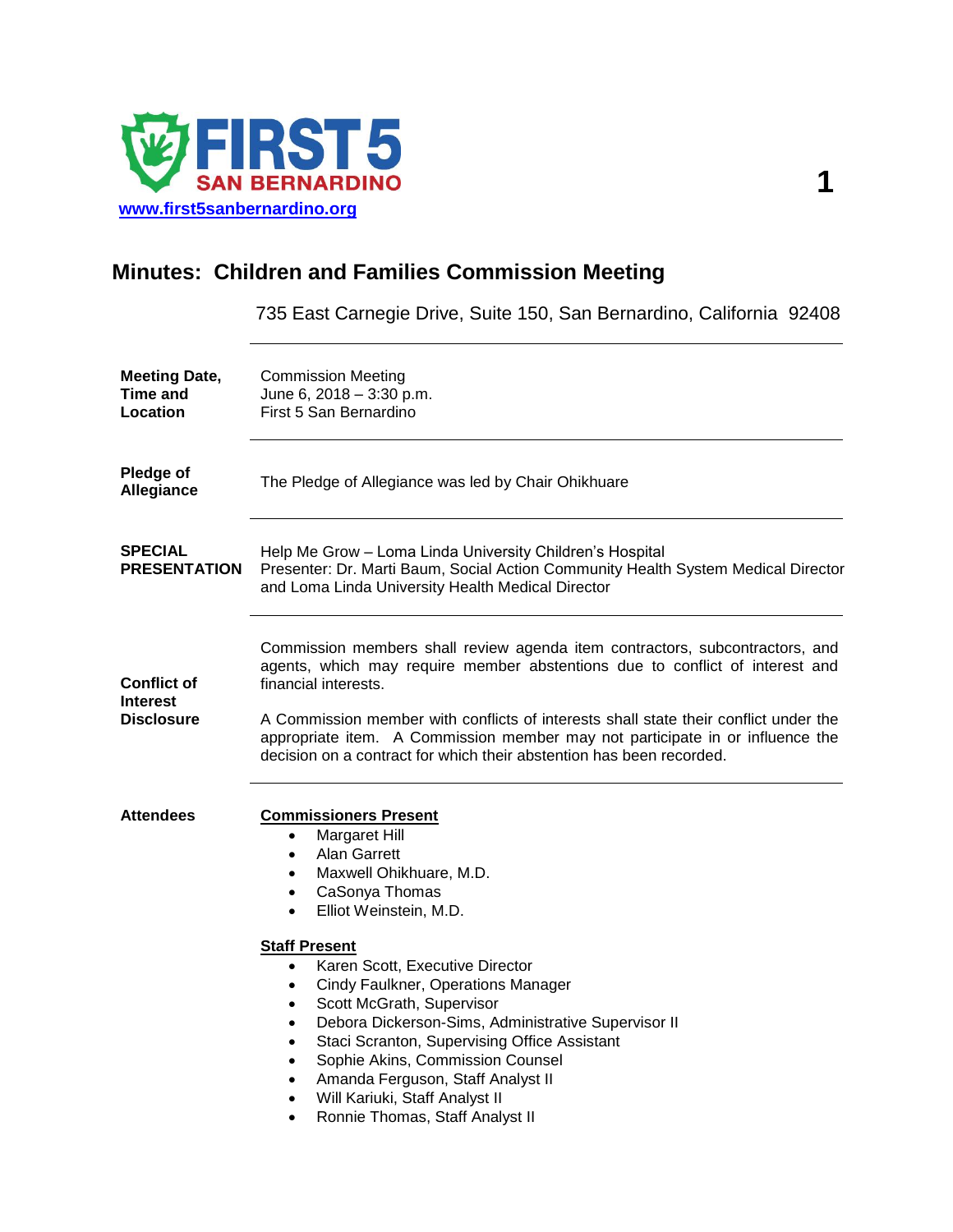| June 6, 2018<br>Page 2 of 6                                                  | 1<br>Minutes: Children and Families Commission 06-2018                                                                                                                                                                                                                                                                                                                                                                                                                                                                                                                                                                                                                                                                                                                                                                                                                                                                                                                                                                                                                                                                                                                                                                                                                                                                                                                                                                                                                                                                                                                                                                                          |
|------------------------------------------------------------------------------|-------------------------------------------------------------------------------------------------------------------------------------------------------------------------------------------------------------------------------------------------------------------------------------------------------------------------------------------------------------------------------------------------------------------------------------------------------------------------------------------------------------------------------------------------------------------------------------------------------------------------------------------------------------------------------------------------------------------------------------------------------------------------------------------------------------------------------------------------------------------------------------------------------------------------------------------------------------------------------------------------------------------------------------------------------------------------------------------------------------------------------------------------------------------------------------------------------------------------------------------------------------------------------------------------------------------------------------------------------------------------------------------------------------------------------------------------------------------------------------------------------------------------------------------------------------------------------------------------------------------------------------------------|
| Changes to the<br>Agenda                                                     | Agenda Item 5 should read "Approve Amendment A1 to Contract FS069 with Family<br>Service Association" not "Agency".                                                                                                                                                                                                                                                                                                                                                                                                                                                                                                                                                                                                                                                                                                                                                                                                                                                                                                                                                                                                                                                                                                                                                                                                                                                                                                                                                                                                                                                                                                                             |
| Report-<br><b>Advisory</b><br>Committee,<br>Alan H. Garrett,<br><b>Chair</b> | The Advisory Committee Meeting met on May 17th.<br>Members reviewed the current Strategic Plan and were asked for their suggestions<br>and input relating to development of a new Strategic Plan for Fiscal Years 2021-2025.<br>Harder+Company Community Research staff shared the timeline for implementation<br>of the new strategic plan with the group. Subcommittees will be formed to review the<br>Strategic Priority Areas and prepare for community forums.  Harder+Company staff<br>will be instrumental in this effort as well as the creation of the new plan.<br>Members were also given updates on Help Me Grow and Quality Start San Bernardino.<br>First 5 staff presented a proposed budget overview as well as the local outcomes<br>report.<br>The next committee meeting is scheduled for September 27th at 11:30 at this location.                                                                                                                                                                                                                                                                                                                                                                                                                                                                                                                                                                                                                                                                                                                                                                                         |
| Report-<br>Legislative                                                       | See attached legislative report presented by Chekesha Gilliam:<br>2018 BCC Issues.pdf<br>6-2018 F5SB.pdf                                                                                                                                                                                                                                                                                                                                                                                                                                                                                                                                                                                                                                                                                                                                                                                                                                                                                                                                                                                                                                                                                                                                                                                                                                                                                                                                                                                                                                                                                                                                        |
| Report-<br><b>Executive</b><br>Director,<br><b>Karen Scott</b>               | Letter of Engagement from Vavrinek, Trine, Day & Co., LLP (VTD)<br>VTD has been engaged to audit the financial standards of the governmental activities<br>and the general fund of the First 5 San Bernardino Children and Families Commission<br>for the year ended June 30, 2018.<br>VTD will report on the Proposition 10 Commission Schedule of First 5 California<br>funding, which accompanies the financial statements. They will seek an understanding<br>of our entity and its environment, including internal controls, sufficient to assess the<br>risks of material misstatements of the financial statements and design the nature,<br>timing and extent of future audit procedures.<br>If any Commission member is aware of matters that have a material bearing on the<br>financial statements taken as a whole, please contact Mr. David Showalter at the<br>telephone number or e-mail address listed.<br>The final report for this audit is expected to be issued on or before October 31, 2018.<br>The Demographic Case for Investing in Our Children, or Why We Should Have<br><b>Listened to Whitney Houston</b><br>A reprint of this article from Applied Research is printed on Pages 1 and 4. The data<br>graph sheet insert is provided by the work of Dowell Myers.<br>I have had several opportunities to meet and listen to messaging from Dowell Myers,<br>a demographer and professor from the School of Public Policy at USC. I have learned<br>some interesting aspects related to our support of young children and we should<br>consider these findings and data to inform our system building work. Dowell's |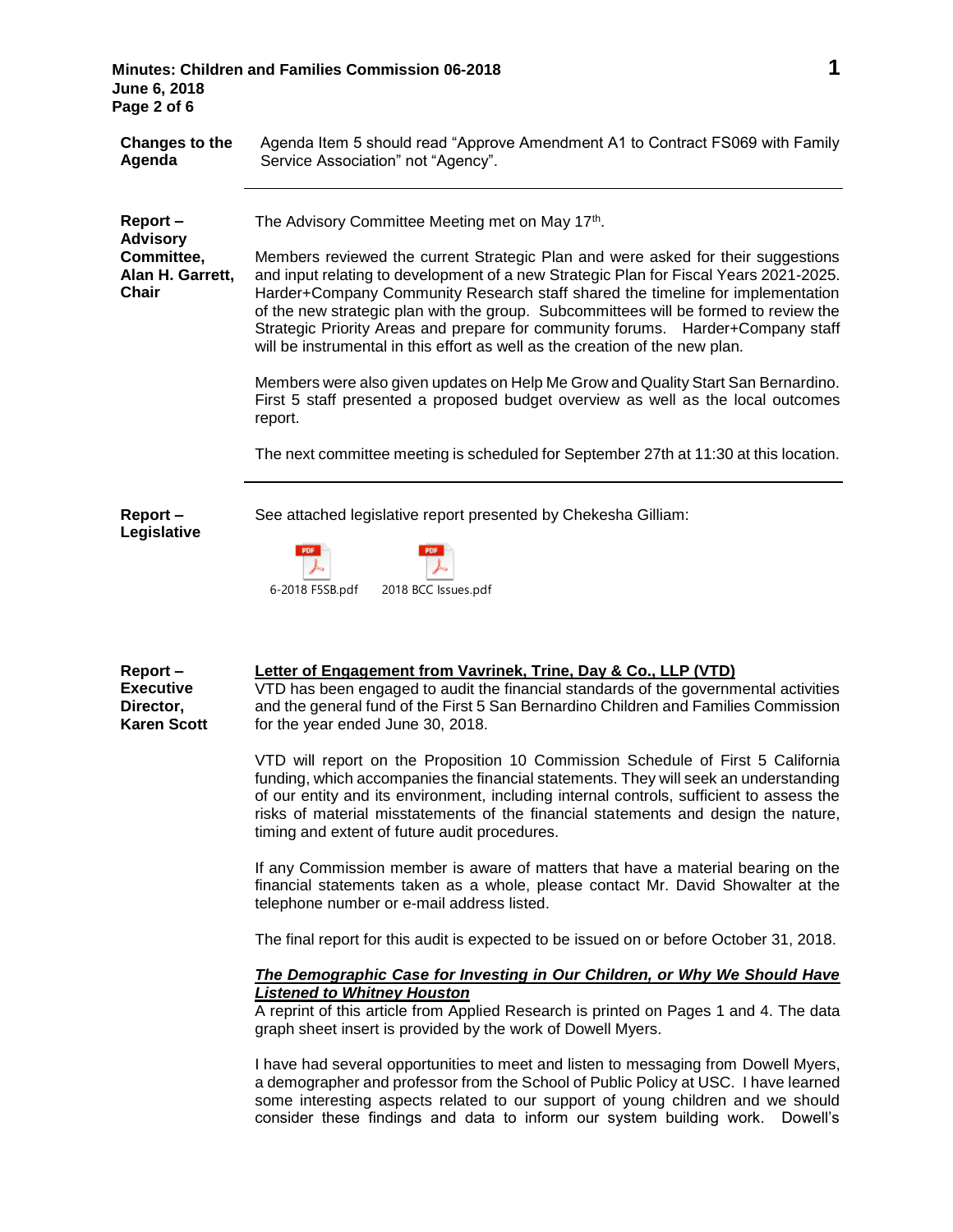research work is frequently funded by the Lucille Packard Foundation for Children's Health and the Children's Hospital Association.

One of the most relevant facts I have learned is that birth rates are declining. Birth rates is what determines our amount of revenue. That means less money to invest in kids? The point should be clear. We have entered a new era.

We need to invest more in the young children we have now to strengthen their capacities because the number of children is growing so little and older people so much. And because the least advantaged children have the most upside growth potential we especially need to target them so they can flourish to their fullest abilities. History is leaving us behind. Both America's assumptions about children and their futures and also our country's policies about children and family needs are inherited from the 20th century.

Our best hope is to cultivate the future abilities of young children. Helping every child to lead a well-nurtured, healthy and educated life is good not only for the child, but it also returns tremendous benefits to society and to the older voters and taxpayers. It is the right thing to do for children and it is good for us all.

## **Around the County**

F5 staff, especially from Community Engagement, have been very busy representing First 5 San Bernardino. Operation Splash, the Kid's Expo, the County of San Bernardino's ReThink Your Drink Campaign and our first On-Line Graduation Ceremony are just a few of the events that are highlighted in this month's report.

## **Employment Contracts**

These contracts were not ready for today as expected. Commission Chair Dr. Ohikhuare has requested a Special Meeting in June to ensure alignment with a July 21 effective date for salaries and benefits for our staff. More information to come about this date as soon as possible.

## **First 5 San Bernardino Investment Strategy Subcommittee**

A formation of a subcommittee with diverse representation is underway to work with staff and Harder + Co. to make some immediate recommendations for investment of First 5 funds that brings us closer to allocating all budgeted funding while supporting improved systems throughout San Bernardino County for children, families and providers. More information to come.

**Consent**

Motion by Commissioner Hill and seconded by Commissioner Weinstein to approve the Consent Items. Commissioner Thomas abstained from Item 2 due to her position as Appointing Authority over Children's Network. With this abstention noted, Commissioner Ramos absent and without further comment or objection, motion carried by unanimous vote.

| Item No. | <b>CONSENT</b>                                                                                                                                                                                                                                                                                                                                                                                                             |
|----------|----------------------------------------------------------------------------------------------------------------------------------------------------------------------------------------------------------------------------------------------------------------------------------------------------------------------------------------------------------------------------------------------------------------------------|
| 1        | Approve Minutes of May 9, 2018 Commission Meeting.<br>(Presenter: Staci Scranton, Supervising Office Assistant, 252-4252)                                                                                                                                                                                                                                                                                                  |
| 2        | Approved as modified Contract SI027 with County of San Bernardino Children's<br>Network for \$172,648 per year for Fiscal Years 2018-2023 for a cumulative total<br>amount of \$863,240 for the coordination of services provided by the Early Childhood<br>Mental Health Systems Coordinator and to include the definition of said position in the<br>contract.<br>(Presenter: Ronnie Thomas, Staff Analyst II, 252-4255) |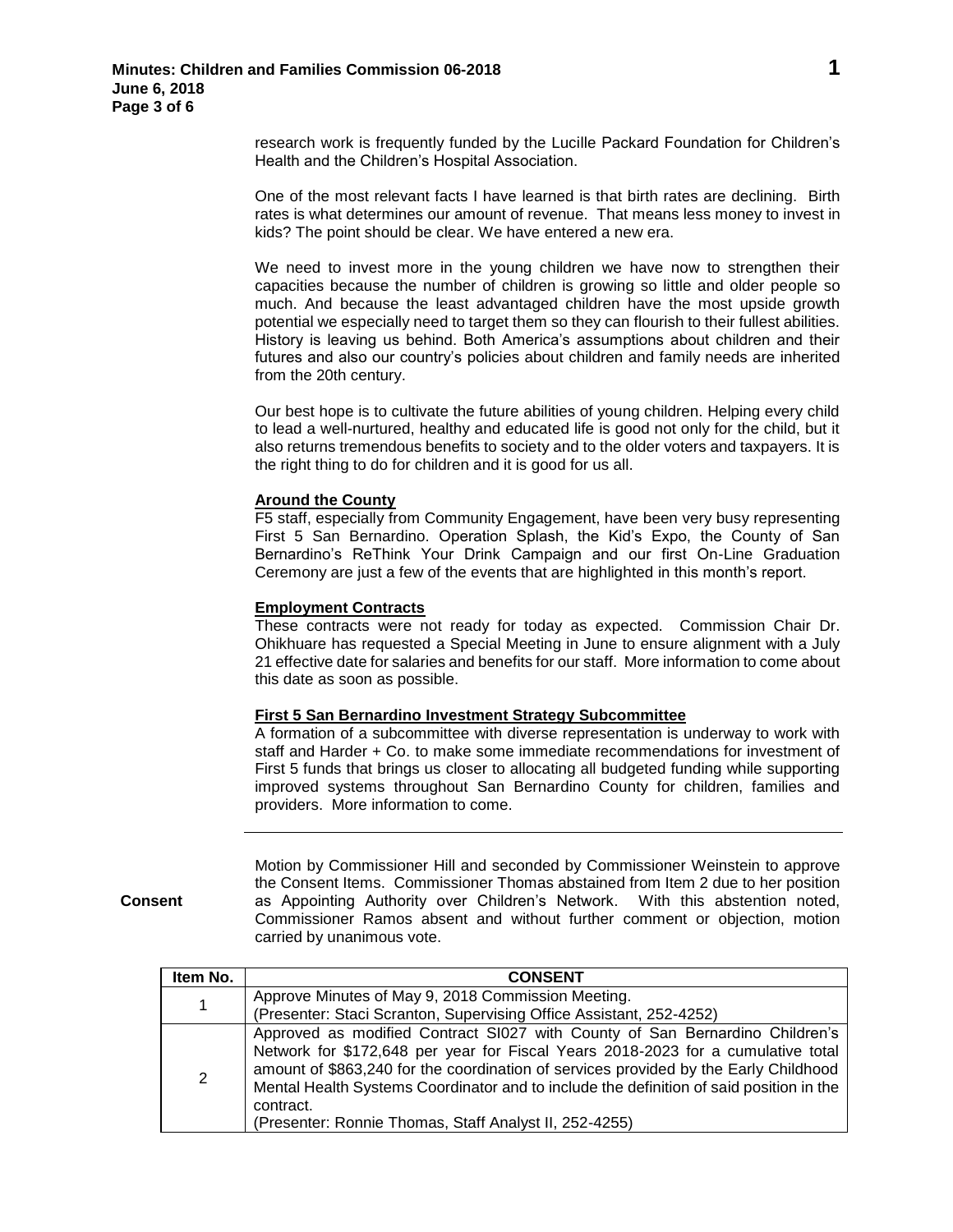| Item No. | <b>DISCUSSION</b>                                                                                                                                                                                                                                                                                                                                                                                                                                                                                                                                                                                                                                |
|----------|--------------------------------------------------------------------------------------------------------------------------------------------------------------------------------------------------------------------------------------------------------------------------------------------------------------------------------------------------------------------------------------------------------------------------------------------------------------------------------------------------------------------------------------------------------------------------------------------------------------------------------------------------|
| 3        | Conduct Public Hearing of the Children and Families Commission for San Bernardino<br>County's Strategic Plan for Fiscal Years 2015-2020 to confirm the plan will be active<br>for the forthcoming fiscal year.<br>(Presenter: Scott McGrath, Supervisor, 252-4259)                                                                                                                                                                                                                                                                                                                                                                               |
|          | With the assistance of the First 5 San Bernardino Advisory Committee, it has been<br>determined that the current Strategic Plan as presented and approved by the<br>Commission on June 1, 2016 is a reliable resource and properly reflects the<br>Commission's current Vision and Mission. One change will be made for the 2018-2019<br>Fiscal Year (as follows):                                                                                                                                                                                                                                                                               |
|          | On the back page, change "Vacant" to:<br>Alan H. Garrett, President/CEO, St. Mary Medical Center, Apple Valley                                                                                                                                                                                                                                                                                                                                                                                                                                                                                                                                   |
|          | No public comments were presented on this item.                                                                                                                                                                                                                                                                                                                                                                                                                                                                                                                                                                                                  |
| 4        | Approve Budget for Fiscal Year 2018-2019 and updates to the Five Year Financial<br>Plan.                                                                                                                                                                                                                                                                                                                                                                                                                                                                                                                                                         |
|          | (Presenter: Debora Dickerson-Sims, Administrative Supervisor II, 252-4269)                                                                                                                                                                                                                                                                                                                                                                                                                                                                                                                                                                       |
|          | <b>Discussion</b><br>Commissioner Garrett asked if the increase in Counsel services was due to a change<br>in methodology. Ms. Dickerson-Sims answered it was due to pending litigation.<br>Commissioner Garrett also asked about the difference in dollar amounts under the<br>Community Engagement Services Support columns (FY2017-18 estimated actual vs.<br>approved budget). The difference is due to unanticipated events that arise throughout<br>the year and this line item has extra funds to cover such occasions. Commissioner<br>Garrett commented that the description of the line items in the budget book were very<br>helpful. |
|          | <b>Public Comment</b><br>None                                                                                                                                                                                                                                                                                                                                                                                                                                                                                                                                                                                                                    |
|          | Motion made by Commissioner Garrett and seconded by Commissioner Hill to<br>approve Item 4. With Commissioner Ramos absent and without further comment or<br>objection, motion carried by unanimous vote.                                                                                                                                                                                                                                                                                                                                                                                                                                        |
| 5        | Approve Amendment A1 to Contract FS069 with Family Service Association for<br>\$514,248 for Fiscal Years 2018-2020 for a combined total of \$1,028,496 and a<br>cumulative total of \$2,526,803 for Fiscal Years 2015-2020.<br>(Presenter: Walid Wahba, Staff Analyst II, 252-4273)                                                                                                                                                                                                                                                                                                                                                              |
|          | <b>Discussion</b><br>None                                                                                                                                                                                                                                                                                                                                                                                                                                                                                                                                                                                                                        |
|          | <b>Public Comment</b><br>None                                                                                                                                                                                                                                                                                                                                                                                                                                                                                                                                                                                                                    |
|          | Motion made by Commissioner Weinstein and seconded by Commissioner Vargas to<br>approve Item 5. With Commissioner Ramos absent and without further comment or<br>objection, motion carried by unanimous vote.                                                                                                                                                                                                                                                                                                                                                                                                                                    |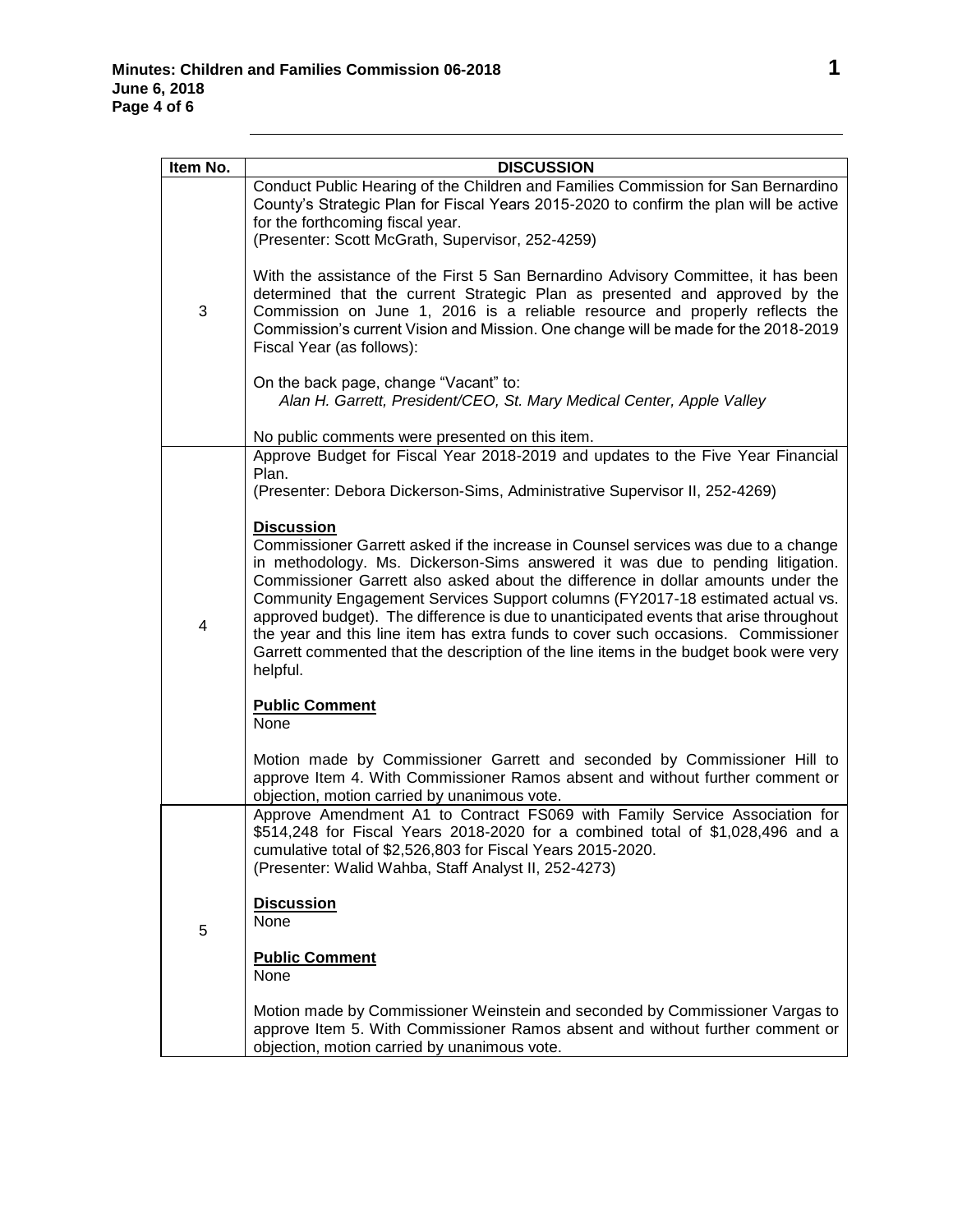|                | Approve Amendment A1 for Contract HW056 with the County of San Bernardino<br>Arrowhead Regional Medical Center for Fiscal Year 2018-2019 for \$222,038 to<br>maintain asthma services for an additional year.<br>(Presenter: Ronnie Thomas, Staff Analyst II, 252-4255)                                                                                                                                                                                                                                                                                                                                                                                                                                             |
|----------------|---------------------------------------------------------------------------------------------------------------------------------------------------------------------------------------------------------------------------------------------------------------------------------------------------------------------------------------------------------------------------------------------------------------------------------------------------------------------------------------------------------------------------------------------------------------------------------------------------------------------------------------------------------------------------------------------------------------------|
| 6              | <b>Discussion</b><br>Chair Ohikhuare asked what areas the mobile units serve. Ms. Thomas answered the<br>areas are Central San Bernardino, places next to rail yards and schools shown to have<br>poor air quality. Commissioner Hill asked if there is a calendar showing the dates and<br>times of their service. This information would be useful to the local schools. Ms.<br>Thomas answered she will recommend the suggestion to ARMC. Chair Ohikhuare<br>mentioned that this program could be a good Help Me Grow partner. Vice Chair<br>Weinstein stated there is a need to extend these services to the West End due to the<br>amount of heavy truck traffic from the major distribution hubs in the area. |
|                | <b>Public Comment</b><br><b>None</b>                                                                                                                                                                                                                                                                                                                                                                                                                                                                                                                                                                                                                                                                                |
|                | Motion made by Commissioner Garrett and seconded by Commissioner Hill to<br>approve Item 6. With Commissioner Ramos absent and without further comment or<br>objection, motion carried by unanimous vote.                                                                                                                                                                                                                                                                                                                                                                                                                                                                                                           |
|                | Approve Amendment A1 for Contract HW055 for a six-month extension with the<br>Center for Oral Health for \$346,875 for a cumulative total of \$2,428,125 for Fiscal<br>Years 2015-2019. Contract to provide oral health education to children ages 0 to 5<br>and pregnant women; oral health screening and navigation to ensure utilization and<br>decrease barriers such as benefit gaps for treatment needs under the Oral Health<br>Education, Screening and Navigation Initiative.<br>(Presenter: Ronnie Thomas, Staff Analyst II, 252-4255)                                                                                                                                                                    |
| $\overline{7}$ | <b>Discussion</b>                                                                                                                                                                                                                                                                                                                                                                                                                                                                                                                                                                                                                                                                                                   |
|                | <b>Public Comment</b><br>None                                                                                                                                                                                                                                                                                                                                                                                                                                                                                                                                                                                                                                                                                       |
|                | Motion made by Commissioner Hill and seconded by Commissioner Thomas to<br>approve Item 7. With Commissioners Ramos and Vargas absent and without further<br>comment or objection, motion carried by unanimous vote.                                                                                                                                                                                                                                                                                                                                                                                                                                                                                                |

| <b>Public Comment</b>      | Conrado Barzaga, M.D., Center for Oral Health; Marti Baum, M.D., Social Action<br>Community Health System Medical Director and Loma Linda University Health<br><b>Medical Director</b>                                                                                                                                                                                                                                                                                                                                                                                                                                                                                          |
|----------------------------|---------------------------------------------------------------------------------------------------------------------------------------------------------------------------------------------------------------------------------------------------------------------------------------------------------------------------------------------------------------------------------------------------------------------------------------------------------------------------------------------------------------------------------------------------------------------------------------------------------------------------------------------------------------------------------|
| Commissioner<br>Roundtable | Commissioner Vargas recently toured the Rancho Cucamonga/Ontario area<br>where 60,000 units (houses, townhomes, apartments, condominums) are being<br>built. The City of Ontario will most likely climb from a population of 250,000 to<br>500,000. It is the second largest growth area in the country. Affordable housing<br>plus job growth is exciting news. Commissioner Vargas gave an update on his<br>First Tee golf club which now has about 600 kids involved in the program.<br>Commissioner Vargas invited the Commissioners to take a tour of a training center<br>possibly in December. Commissioner Vargas is also helping open 5 charter<br>schools in Arizona. |